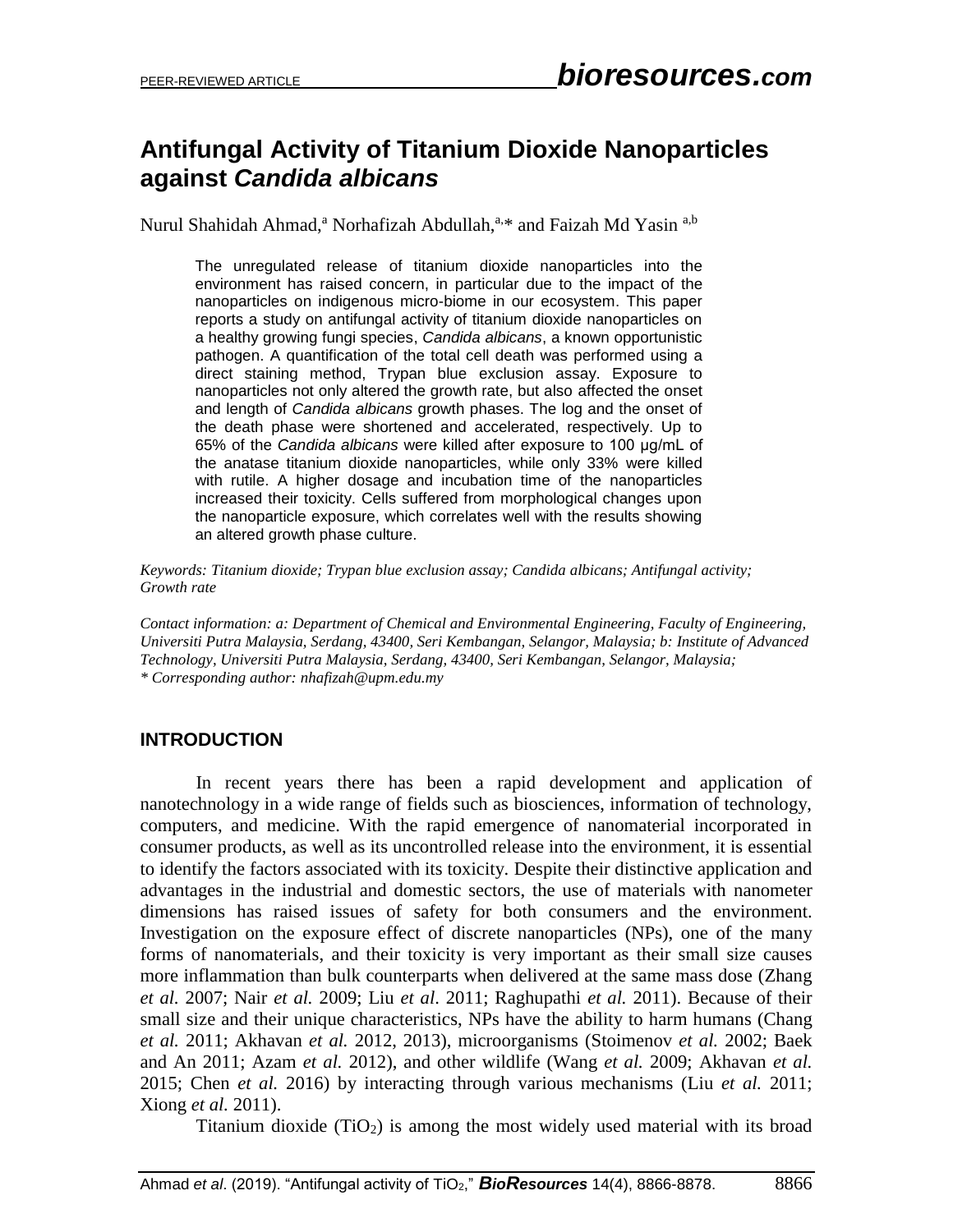range of function, for both industry and consumer applications. There are three forms of TiO<sup>2</sup> crystal structures, which are anatase, rutile, and brookite. The first two forms play an important role in industrial applications, while the brookite form has no commercial value and is not being industrially produced (Diebold 2003). Each form has different chemical activities and properties, and hence different industrial uses. The rutile form is less reactive, has a greater ability to absorb ultraviolet (UV) radiation, and is thus suitable in the paints and cosmetic industries (Nowack and Bucheli 2007), while the anatase form is able to produce significant reactive oxygen species (ROS) levels under UV irradiation and hence is suitable for the water treatment industry (Ju-Nam and Lead 2008). TiO<sub>2</sub> NPs are organized either in fine (>100 nm) or ultrafine (<100 nm) sizes (Ma *et al.* 2010).

TiO<sup>2</sup> NPs also exhibited a value-added property of antimicrobial function. In previous studies, researchers reported that  $TiO<sub>2</sub>$  NPs exhibited significant toxicity effects against both Gram-positive (Adams *et al.* 2006; Yeung *et al.* 2009) and Gram-negative (Maness *et al.* 1999; Rincón and Pulgarin 2004; Fu *et al.* 2005) bacteria, as well as algae (Aruoja *et al.* 2009), zebrafish (Xiong *et al.* 2011), and mice (Ma *et al.* 2010). The usefulness of the antibacterial effect of  $TiO<sub>2</sub>$  NPs was used in the disinfection of water contaminated with *Escherichia coli (E. coli)* (Maness *et al.* 1999; Kubo *et al.* 2005). The already published studies on bacterial activity have demonstrated that  $TiO<sub>2</sub>$  NPs can kill bacteria even at low concentrations (Fu *et al.* 2005), in which the photocatalytic process of TiO<sup>2</sup> NPs causes fatal damage to microorganisms (Sunada *et al.* 1998).

Only a few studies on the antifungal effect of NPs were found in scientific publications. Nevertheless, researchers only focused on the silver (Ag) (Kim *et al.* 2009; Panáček *et al.* 2009; Monteiro *et al.* 2013) and zinc (Zn) (Lipovsky *et al.* 2011) NPs and their antifungal activity against fungal species, *Candida albicans* (*C. albicans*). Both NPs exhibited a strong antifungal effect toward the *C. albicans* in a concentration-dependent manner. By comparison, zinc is less potent than silver NPs in reducing *C. albicans* growth with a dose of 0.1 mg/mL (Lipovsky *et al.* 2011) and a dose of 0.4 μg/mL to 3.3 μg/mL (Monteiro *et al.* 2012), respectively. To date, access to the antifungal activity of most manufactured NPs remains extremely limited. Hence, in this paper, the antifungal activity of TiO<sup>2</sup> NPs against *C. albicans*, a prevalent human pathogen, was investigated using a trypan blue exclusion assay, which is a simple quantification method. The study covers the effect of different forms (anatase versus rutile) of  $TiO<sub>2</sub>$ , their exposure times, and dosage concentrations on *C. albicans* culture.

#### **EXPERIMENTAL**

#### **Materials**

The sample of *C. albicans* was a donation from the Faculty of Medicine, Universiti Putra Malaysia (Serdang, Malaysia). The  $TiO<sub>2</sub>$  powders ranging from 70 nm to 200 nm (anatase and rutile) were purchased from Sigma-Aldrich (St. Louis, MO, USA). The potato dextrose medium, trypan blue, and glycerol were also purchased from Sigma-Aldrich and used directly without any further purification. All aqueous solutions were prepared with deionized water.

#### **Characterization of TiO2 NPs**

For imaging of the  $TiO<sub>2</sub>$  NPs, anatase and rutile  $TiO<sub>2</sub>$  NPs powders were mounted onto the stub and coated with gold. Then, the samples were analyzed with a SEM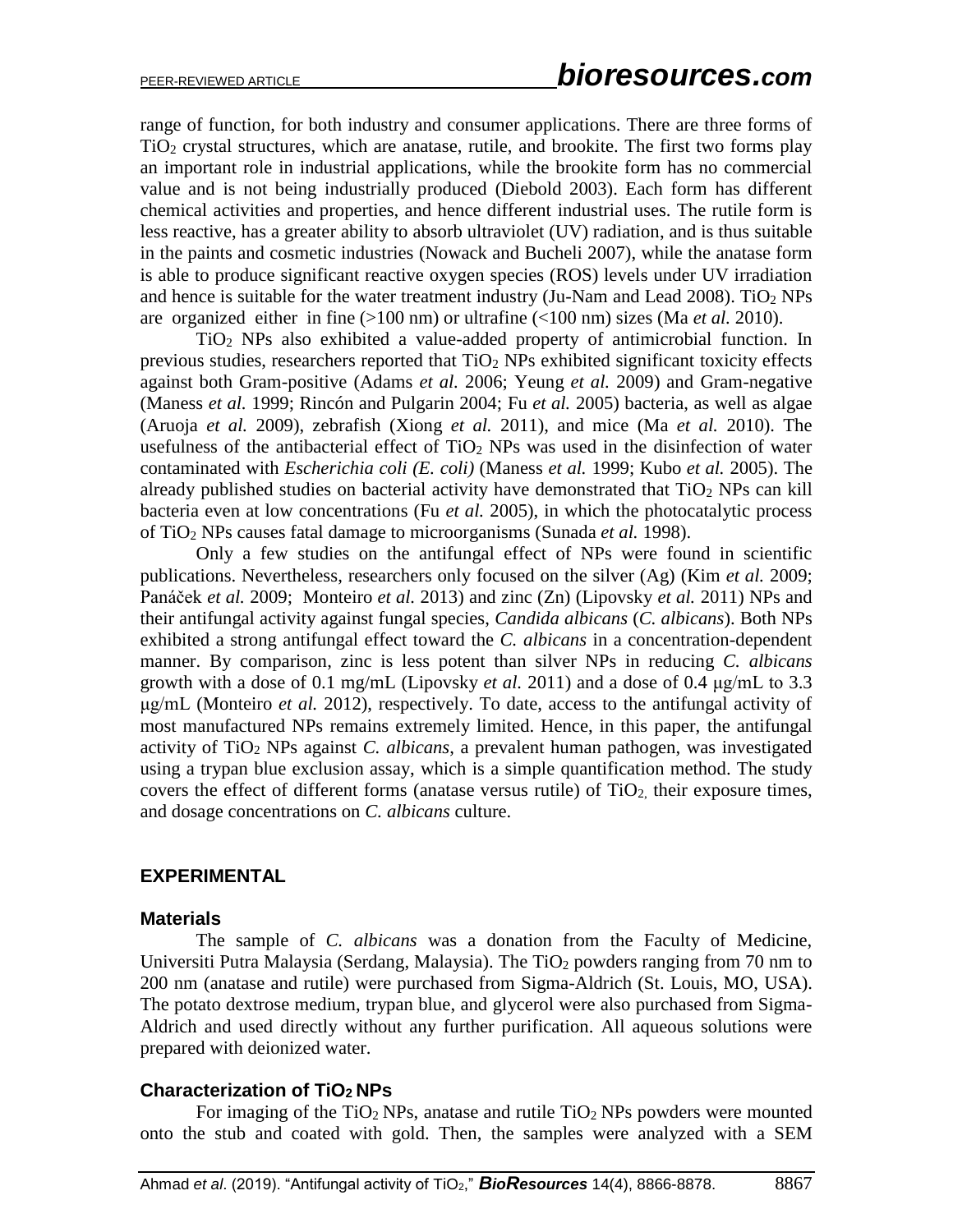(scanning election microscope) (S-3400N, Hitachi, Tokyo, Japan) and EDX (energy dispersive x-ray) (S-3400N, Hitachi, Tokyo, Japan).

### **Preparation of TiO<sup>2</sup> Suspension**

TiO<sub>2</sub> powder (50, 100, and 150  $\mu$ g/mL) was suspended in deionized water. The suspensions were sonicated for 30 min to avoid any agglomeration. The suspension was freshly prepared, ensuring homogeneity when added to the growing *C. albicans* culture.

## **TiO<sup>2</sup> on** *C. albicans* **Culture**

*C. albicans* was cultured in a potato dextrose medium at 37 °C and 180 rpm on an orbital shaker. When the culture reached a mid-log phase (approximately after 24 h of incubation time), the homogeneous  $TiO<sub>2</sub>$  suspension was added. The samples were incubated for 96 h. Sampling was done at 0, 6, 24, 48, 72, and 96-h time points. The numbers of viable and non-viable cells were counted and compared with a negative control (cell culture without  $TiO<sub>2</sub>$ ).

### **Quantification of Cell Viability using Trypan Blue Staining Method**

Viable and non-viable cells were counted using a hemocytometer cell counter. An aliquot of the 100 μL sample was gently mixed with 100 μL of a 0.4% trypan blue dye and left to stand for 5 min at room temperature. Then, 20 μL of the cell suspension was loaded into each chamber of the hemocytometer and analyzed under a 40× magnification of light microscope (DM3000, Leica, Wetzlar, Germany). Both viable (unstained) and non-viable (stained) cells in each of the five quadrants (1, 2, 3, 4, and 5) as shown in Fig. 1 were counted.



#### **Fig. 1.** Hemocytometer grid

The averages of these five readings were calculated and multiplied by  $10<sup>4</sup>$  to obtain the number of cells per mL in the sample that were applied to the hemocytometer. The readings were multiplied by a ratio of trypan blue used in the solution and the dilution factors used in the original sample preparation on the cell suspension. The number of cells was calculated by Eq. 1.

Cell concentration (cell/mL) = 
$$
\frac{\text{Cell number in five quadrants}}{5} \times 10^4 \times
$$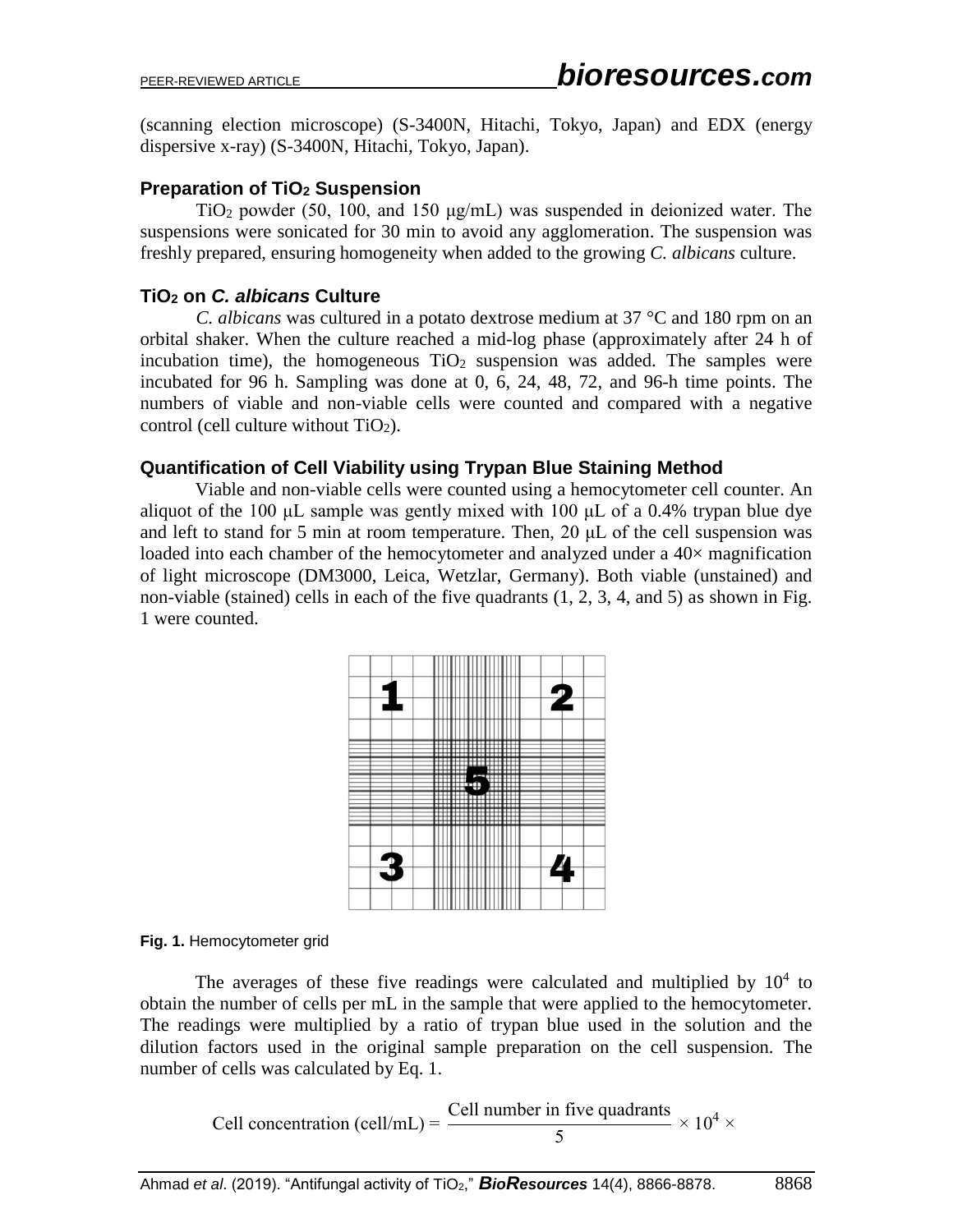#### $2 \times$  Dilution Factor (1)

#### **Cell Morphology Observation**

The cell culture was harvested *via* centrifugation. The samples were fixed in 2.5% glutaraldehyde for 6 h at 4  $^{\circ}$ C. The samples were centrifuged to remove the liquid form and washed three times with 0.1 M of a sodium cacodylate buffer. It was incubated for 10 min after each washing process. The samples were then post fixed in 1% of an osmium tetraoxide solution for two h at  $4^{\circ}$ C and washed with 0.1 M of a sodium cacodylate buffer three times. Again, it was left to sit for 10 min after each washing process. It was then put into a critical dyer with  $CO<sub>2</sub>$  at 35 °C (EM CPD030, Leica) for 30 min, mounted onto the stub, and coated with gold. The samples were analyzed with a SEM (S-3400N, Hitachi, Tokyo, Japan). For the TEM (transmission electron microscope) analysis, the specimen were infiltrated with an acetone and resin mixture, placed into a beam capsule, and filled up with resin. It was then polymerized in an oven at 60  $\degree$ C for 24 h. The specimen was cut and stained with uranyl acetate for 15 min before observation under a TEM (JEM-2100F, JEOL Ltd., Tokyo, Japan).

#### **RESULTS AND DISCUSSION**

#### **The Effect of TiO<sup>2</sup> NPs on** *C. albicans* **Growth**

The study on antifungal activity of  $TiO<sub>2</sub>$  (in a form of rutile and anatase) against *C. albicans* growth was performed by dosing the culture at their log phase of growth (Fig. 2) with 100 ppm of TiO<sub>2</sub>. In the absence of TiO<sub>2</sub> (indicated as a control in Fig. 2), the culture showed a typical growth curve in which the sample continued to grow at an exponential phase pattern until 48 h, followed by a stationary phase at 48 h to 72 h, and subsequently entered the death phase with a gradual decrease in the viable cell count. The calculated specific growth and death rate for this control culture was  $0.0146$  h<sup>-1</sup> and  $0.0188$  h<sup>-1</sup>, respectively (Table 1). The culture dosed rutile experienced some reduction in their log phase with until 48 h of incubation time, before entering the death phase. Anatase NPs were the most toxic toward the *C. albicans* culture as it had the highest death rate of  $0.0223$  h<sup>-1</sup> when compared to rutile  $(0.0119$  h<sup>-1</sup>) NPs. At the end of the incubation time, rutile TiO<sup>2</sup> NPs inhibited 33% of the *C. albicans* culture as compared to the control, while the anatase  $TiO<sub>2</sub>$  caused 65% of the growth inhibition.



**Fig. 2.** Growth of the *C. albicans* cells without and with anatase and rutile TiO<sub>2</sub> NPs exposure at 37 °C for 96 h and at a 180-rpm shaking speed; growth inhibition was determined by Trypan blue staining using a hemocytometer cell counting method and expressed as a percentage of the control; the variable, *X,* was defined as the time of the NPs dosage; error bars represent the standard error of the mean.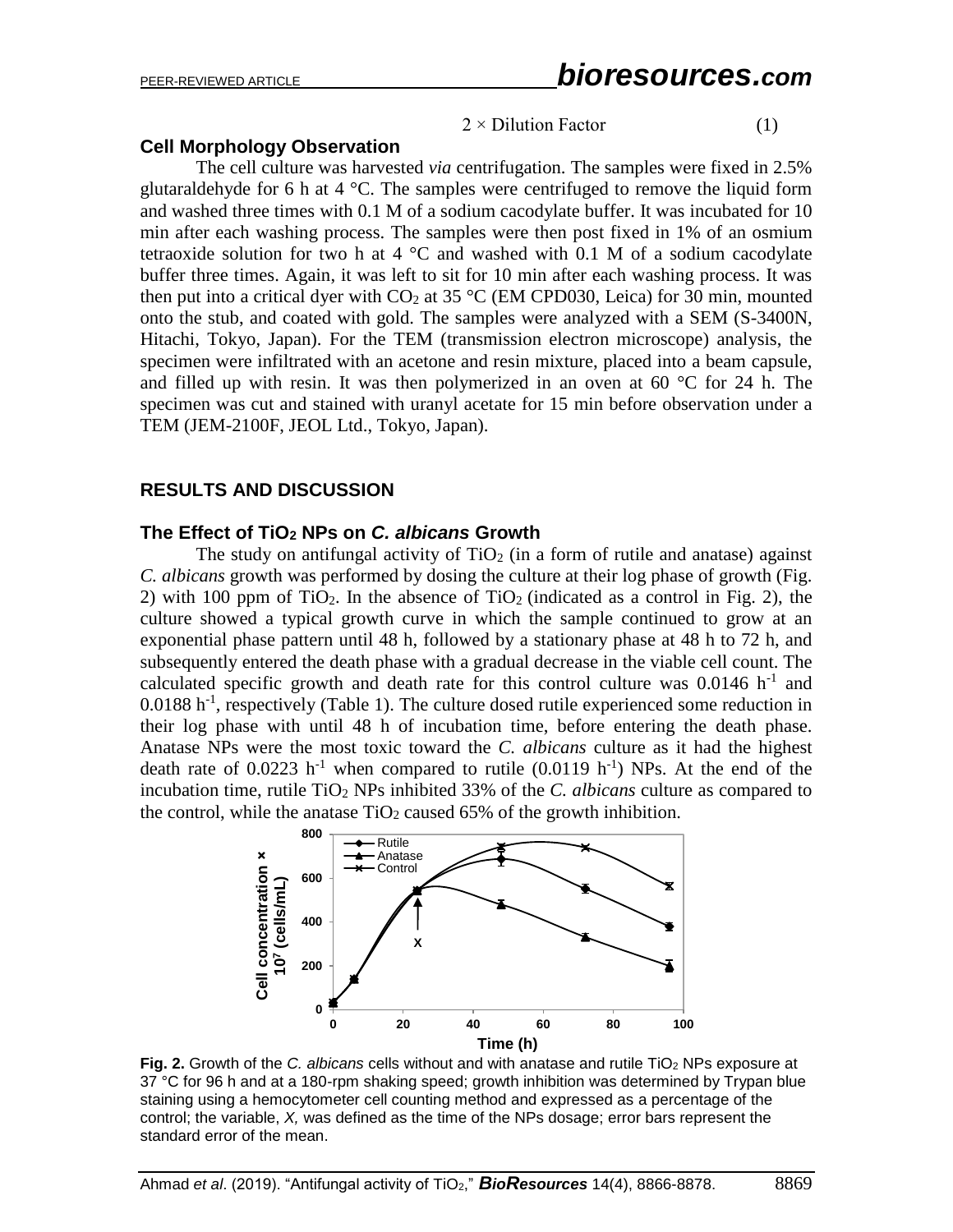| <b>NPs</b> | Log<br>phase<br>(h) | Stationary<br>phase (h)  | Death<br>phase<br>(h) | Growth<br>rate, $\mu_{\rm g}$<br>$(h^{-1})$ | Death<br>rate, $-k_d$<br>$(h^{-1})$ | Final cell<br>concentration<br>$\times 10^7$<br>(cell/mL) | Percentage of<br>viable cell<br>reduction upon<br>$TiO2$ exposure<br>$(\% )$ |
|------------|---------------------|--------------------------|-----------------------|---------------------------------------------|-------------------------------------|-----------------------------------------------------------|------------------------------------------------------------------------------|
| Control    | 24-48               | 48-72                    | 72-96                 | 0.0146                                      | 0.0188                              | $564 \pm 1.732$                                           |                                                                              |
| Anatase    |                     | 24-26                    | 26-96                 |                                             | 0.0223                              | $200 \pm 1.000$                                           | 65                                                                           |
| Rutile     | 24-48               | $\overline{\phantom{0}}$ | 48-96                 | 0.0100                                      | 0.0119                              | $380 \pm 1.732$                                           | 33                                                                           |

**Table 1.** Growth Phase and Kinetics of *C. albicans* Culture

Both the anatase and rutile  $TiO<sub>2</sub>$  NPs induced a toxicity effect at different magnitudes, leading to a reduction in the viable cell. Based on the result (Table 1), it can be clearly seen that anatase was the most toxic toward *C. albicans* as compared to rutile. Anatase had the least number of viable cells with a final cell concentration of  $200\pm1.000$  $\times$  10<sup>7</sup> cells/mL. Few researchers reported that anatase NPs tend to be more toxic than rutile when tested on different cell cultures, such as mammalian (Gurr *et al.* 2005), *E. coli* (Sunada *et al.* 1998)**,** and *Bacillus megaterium (B. megaterium)* (Sunada *et al.* 1998). This statement agreed well with the findings in this study.

When comparing the toxicity of anatase and rutile, several factors can be considered. The SEM image (Fig. 3) showed the morphology of anatase and rutile NPs. It was found that the size of anatase NPs (70 nm to 130 nm) was generally smaller than the rutile (90 nm to 200 nm) particles. A similar observation was made by Reyes-Coronado *et al.* (2008) and Gopal *et al.* (1997), in which they observed that anatase was smaller than rutile NPs. Anatase NP had a mean particle diameter of 13 nm and a relatively narrow size distribution; whereas, rutile consisted of relatively large particles that can form spheroids, which were upwards of 200 nm. Note that, smaller particles have higher surface areas and particle numbers per unit mass, and this may contribute to the higher antifungal activity observed in this study. Previous work by Pal *et al.* (2007) found that smaller particles caused significant reduction in cell viability due to a larger contact surface area, and therefore have a higher tendency to induce oxidative damage (Gurr *et al.* 2005), causing more cell death. In a different study using a different organism, it was also found that the smaller size of  $TiO<sub>2</sub>$  NPs showed significant toxicity against nematode *Caenorhabditis elegans*, compared to the bulk particles which did not show any toxicity (Wang *et al.* 2009).



**Fig. 3.** Particle size of (a) anatase and (b) rutile TiO<sub>2</sub> NPs

Larger particles that consist of the aggregation of two or more NPs together might reduce the direct interaction between bacteria and NPs (Zhang *et al.* 2007; Das *et al*.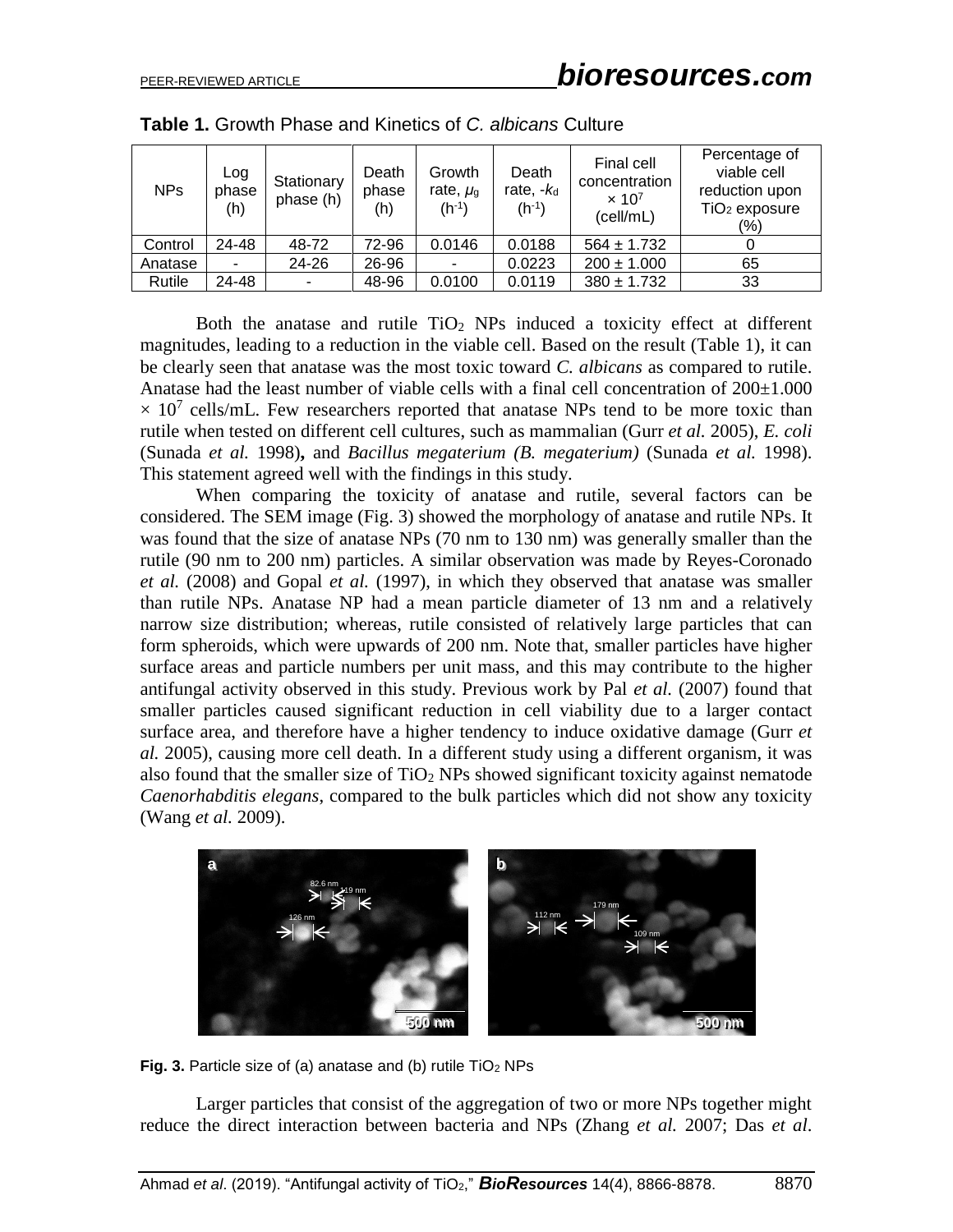2011); hence they have fewer chances to mingle with cells, and as a consequence, reduce the cell wall penetration or membrane damage. An increase in the aggregation of the NPs will lead to a reduction in the surface area, which would reduce the surface available for the interaction of cells and NPs, resulting in a lower toxicity effect. This statement was in agreement with work presented by Zhang *et al.* (2007) and Das *et al.* (2011). Rutile was observed to form larger aggregates with relatively smaller surface areas, whereas anatase was indicated to have lower aggregates particles (Reyes-Coronado *et al.* 2008). This finding explained why anatase was more toxic to microbes in comparison to rutile under the same incubation conditions and agreed well with the current work.

The size of NPs alone is not the only factor contributing to the toxicity and explains why the rutile and anatase forms of  $TiO<sub>2</sub>$  behave differently. It seems likely that the particle chemistry played an important role in affecting the toxicity of the  $TiO<sub>2</sub> NPs$ , based on some findings by other researchers. Anatase with a band gap of  $\sim 3.2$  eV (Luttrell *et al.* 2015) exhibited higher photocatalytic activity compared to rutile (Gurr *et al.* 2005) with a band gap of ~3.0 eV (Luttrell *et al.* 2015). The photocatalytic activity of the anatase was approximately 1.5 times higher than that of the rutile form (Kakinoki *et al.* 2004).

#### **Concentration-dependent Antifungal Activity of TiO2 NPs**

TiO2 NPs at different concentrations (50, 100, and 150 μg/mL) were dosed into *C. albicans* culture, and their effect was measured after 48 h. Figure 4 showed an increase in growth inhibition with the increase in the  $TiO<sub>2</sub> NPs$  dose for both anatase and rutile. At a low dosage (50 μg/mL) of rutile  $TiO<sub>2</sub>$ , the cell exhibited tolerance with no significant cell loss at only 3%. Similarly, acceptable tolerance was observed for the culture dose with anatase TiO<sub>2</sub>, with a slightly higher cell loss at  $17\%$ . However, at higher doses (100 and 150  $\mu$ g/mL), both anatase and rutile TiO<sub>2</sub> caused a significant toxicity effect on the cells. Anatase at 100 μg/mL and 150 μg/mL resulted in a 35% and 57% cell loss, respectively. Whereas, for rutile, the dose of 100  $\mu$ g/mL and 150  $\mu$ g/mL lead to a lower cell loss as compared to anatase, at 8% and 48%, respectively.



**Fig. 4.** Growth inhibition of *C. albicans* treated with anatase and rutile TiO<sup>2</sup> NPs at 37 °C for 24 h at a 180-rpm shaking speed; growth inhibitions were determined by Trypan blue staining using a hemocytometer cell counting method and expressed as a percentage of the control; error bars represent the standard error of the mean.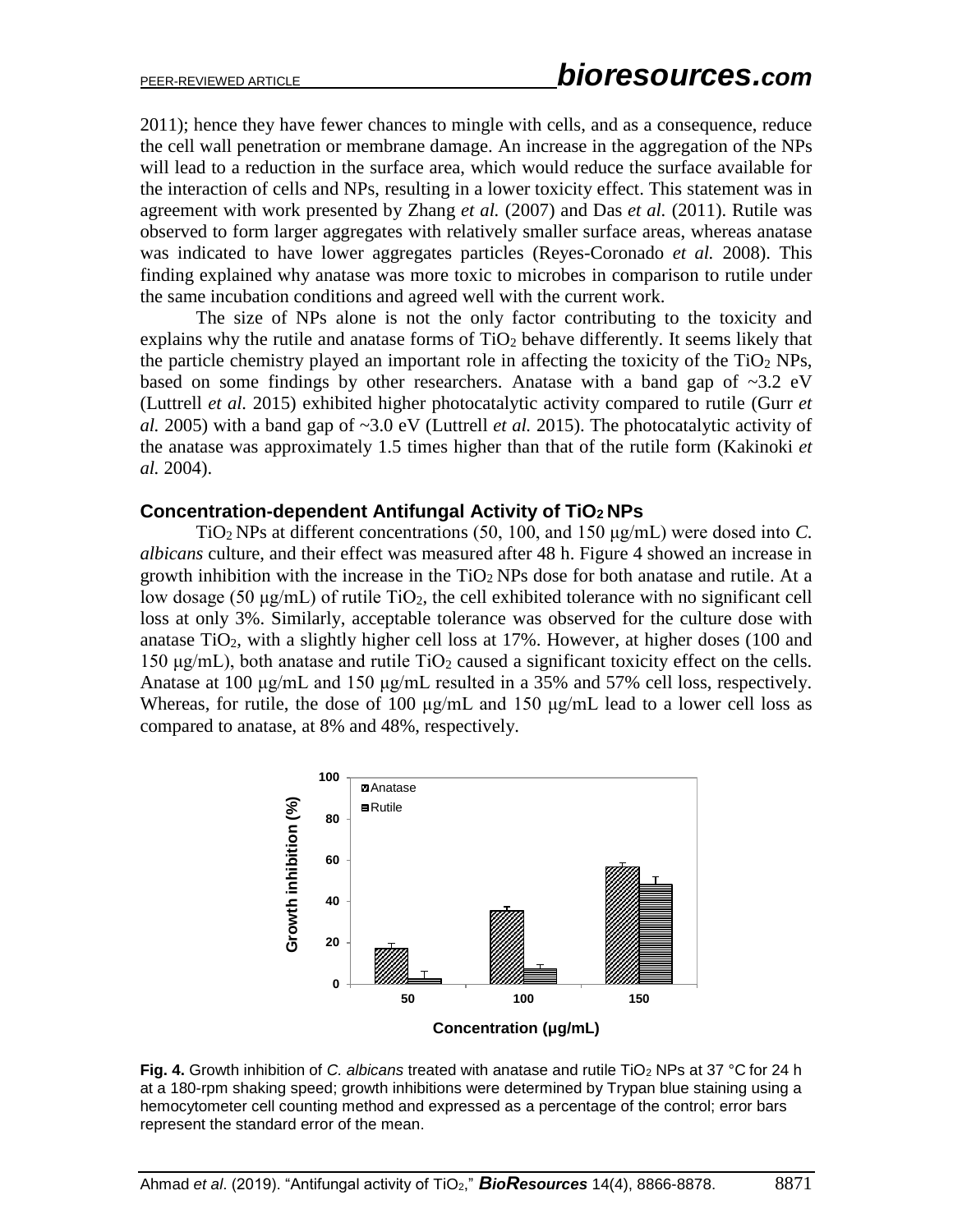The results agreed with findings previous research using different varieties of NPs on different living organism (Rincón and Pulgarin 2004; Brayner *et al.* 2006; Hu *et al.* 2010; Das *et al.* 2011; Tu *et al.* 2013; Akhavan *et al.* 2015). It was concluded that the antimicrobial activity of NP was concentration-dependent. Fu *et al.* (2005) reported that by increasing the concentration of anatase  $TiO<sub>2</sub>$  from 0.5 mM to 5 mM, the growth of both *E. coli* and *B. megaterium* were effectively inhibited. Research by Maness *et al.* (1999) revealed that in the presence of 0.1 mg of TiO2, NPs killed 98% of *E. coli* cells, but lower concentrations did not kill the cells effectively. As suggested earlier, regarding the factors affecting the antibacterial activity of NPs, a generation of ROS also played an important role. Xiong and coworkers (2011) reported that the rate of hydroxyl (OH) radical generation by NPs increased with an increasing NP concentration. At a concentration of 50 mg/L,  $TiO<sub>2</sub>$  NPs did not produce mortality in zebrafish. However, 300 mg/L of TiO<sup>2</sup> NPs caused 100% mortality of the zebrafish.

In other research, *C. albicans* had an antifungal effect toward various NPs at different magnitudes (Kim *et al.* 2009; Panáček *et al.* 2009; Lipovsky *et al.* 2011; Monteiro *et al.* 2012; Li *et al.* 2013). The Ag NP exerted a strong antifungal effect against *C. albicans* cells at very low concentrations (0.4 μg/mL to 3.3 μg/mL) (Monteiro *et al.* 2012). Additionally, 97.5% of cell reduction was observed when *C. albicans* was exposed to 100 μg/mL of the zinc oxide (ZnO) NP, while almost complete cell reduction was recorded at 1000 μg/mL ZnO NP exposure (Lipovsky *et al.* 2011). When comparing the previous result with our findings,  $TiO<sub>2</sub>$  had the least antifungal activity as compared to Ag and ZnO because at 100  $\mu$ g/mL, both anatase and rutile TiO<sub>2</sub> NPs only killed 35% and 8% of the *C. albicans*, respectively. Based on the previous findings, it was demonstrated that other materials may exert the same effect in different magnitudes towards the *C. albicans* cell, while some researchers also recorded similar trends over various types of cells using different NPs.

#### **Time-dependent Antifungal Activity of TiO2 NPs**

The time-dependent antibacterial activity of NPs was evaluated by incubating the *C. albicans* culture with the addition of 50  $\mu$ g/mL TiO<sub>2</sub> (anatase and rutile) NPs at the mid log phase of their growth (24 h) and leaving the sample to further incubate for 96 h. Figure 5 shows the percentage of cell viability versus time for *C. albicans* dosed with anatase and rutile NPs.



Fig. 5. Percentage of *C. albicans* remaining after treatment with rutile and anatase TiO<sub>2</sub> NPs at 37 °C and a 180 rpm shaking speed; cell viability was determined through a hemocytometer cell counting method and expressed as a percentage of the control; error bars represent the standard error of the mean.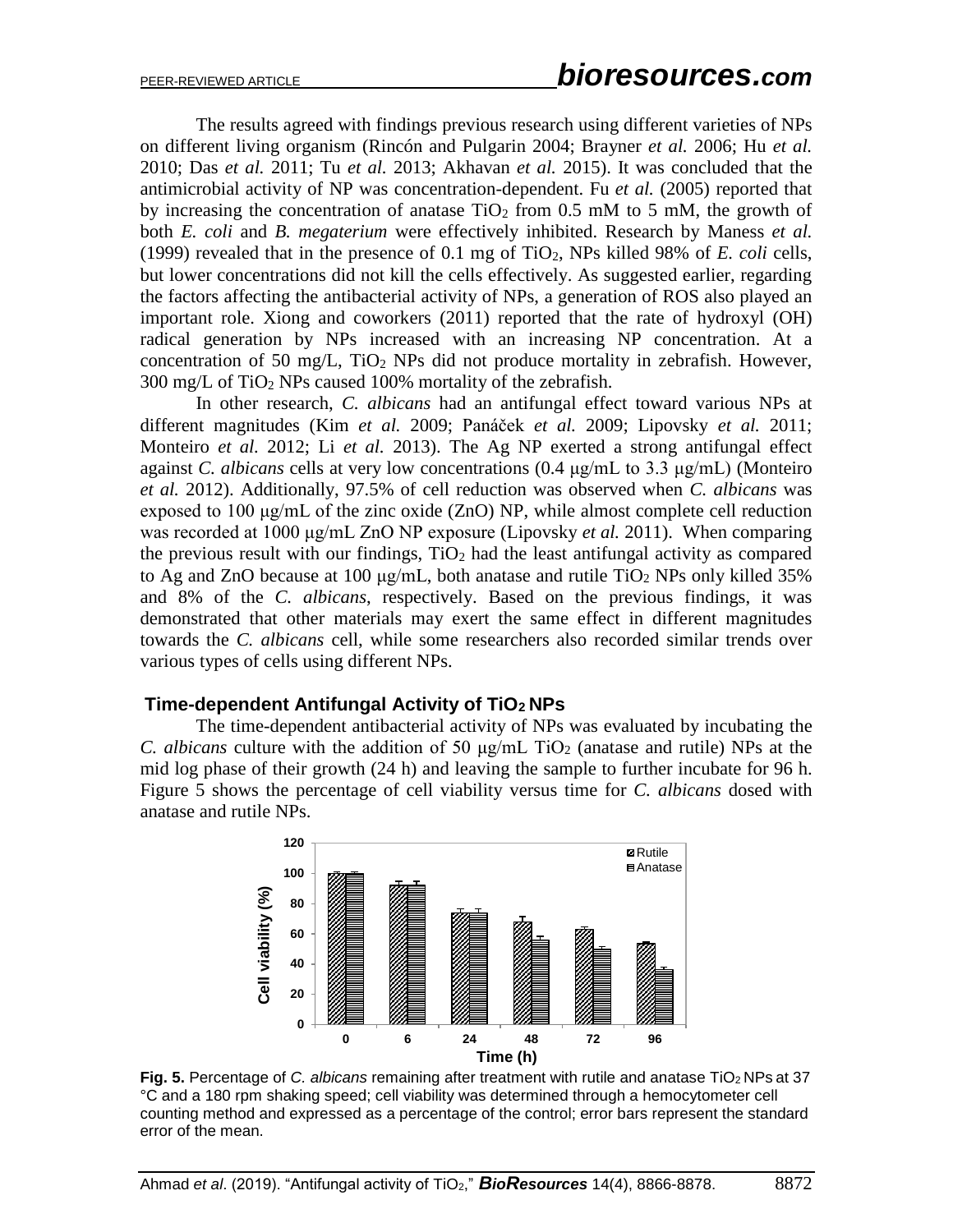After exposure of anatase in the *C. albicans* culture for 24 h of incubation time, only 56% of the cells remained viable. Prolonged incubation (72 h) led to further reduction in the cell viability to 36%. It was observed that this trend was also similar when *C. albicans* cells were exposed to rutile TiO<sub>2</sub> NPs. Cell viability reduced from 74% to 68% after 24 h of NP exposure. Cell viability continued to drop to 63% and 54% after 48 h and 72 h of NP exposure, respectively.

The viability of cells treated with NPs decreased with increasing incubation time. By increasing the incubation time, NPs had more of a chance to have contact with the cells, attach to the cell membrane, and therefore caused more membrane damage leading to cell death (Stoimenov *et al.* 2002). This trend was similar with the findings of other researchers (Liu *et al.* 2011; Raghupathi *et al.* 2011; Gurunathan *et al.* 2012; Li *et al.* 2013), which suggested that the antibacterial activity of NPs is time-dependent. Rincón and Pulgarin 2004 reported that for high cell mass populations, longer exposure time is required for bacterial inactivation.

#### **Morphological Assessment of Cell Morphology When Exposed to NPs**

Morphological changes in all samples were monitored after treatment with 100 μg/mL of NPs for 96 h. For normal *C. albicans* (Fig. 6a), its morphology consists of mycelia and rod shapes. Cell-treated NPs became abnormal in size, displaying cellular shrinkage, and had irregular shape. Cells treated with anatase  $TiO<sub>2</sub>$  (Fig. 6b) suffered from chronic cell membrane damage due to the high toxic impact that took place. Most of the cells become flattened and lost their cellular integrity after being exposed to anatase TiO2. Meanwhile, rutile TiO<sup>2</sup> (Fig. 6c) had a minimal effect towards the *C. albicans* culture because some of the cells remained integral. Size of the treated *C. albicans* culture did not change, but only surface breakage occurred. To confirm this phenomenon, TEM analysis was conducted to examine the membrane defects upon treatment with NPs. From TEM analysis, untreated *C. albicans* consist of a rod shape with a smooth surface structure (Fig. 6d); whereas, cell-treated anatase NPs (Fig. 6e) cannot retain its original shape as compared to untreated cells. Direct contact of NPs could influence the cellular integrity of the cells and cause cell burst, with the cell membrane being severely destroyed, and the cytoplasm and cell constituents flowing out (Stoimenov *et al.* 2002; Kang *et al.* 2008; Tu *et al.* 2013). The degradation of the cell wall and the loss of intracellular materials were observed after the exposure of anatase NPs to the cell culture.

The presence of elemental titanium on the bacterial cells was shown on the EDX analysis as a green colored region on the image (Fig. 7). It was found that a strong physical attachment of  $TiO<sub>2</sub>$  was evident, even after an attempt to dissociate the NPs from the cell surface via a vigorous rinsing of the cell suspension took place. TiO<sub>2</sub> failed to dissociate the later from the cell surface due to opposite charges between the bacteria and NPs. One possible reason is that opposite charges caused adhesion of NPs to the cell surface. NPs were tightly bound with the cell surface due to the electrostatic force (Stoimenov *et al.* 2002; Hu *et al.* 2009; Nair *et al.* 2009). This result was correlated well with a study by Morones *et al.* (2005) in which the difference in charge between bacteria and NPs might have caused the strong interaction between them. However, based on the EDX mapping and analysis, the percentage of attachment for both of the NPs were not significant even though anatase exerted a stronger antifungal effect compared to the rutile TiO<sub>2</sub>.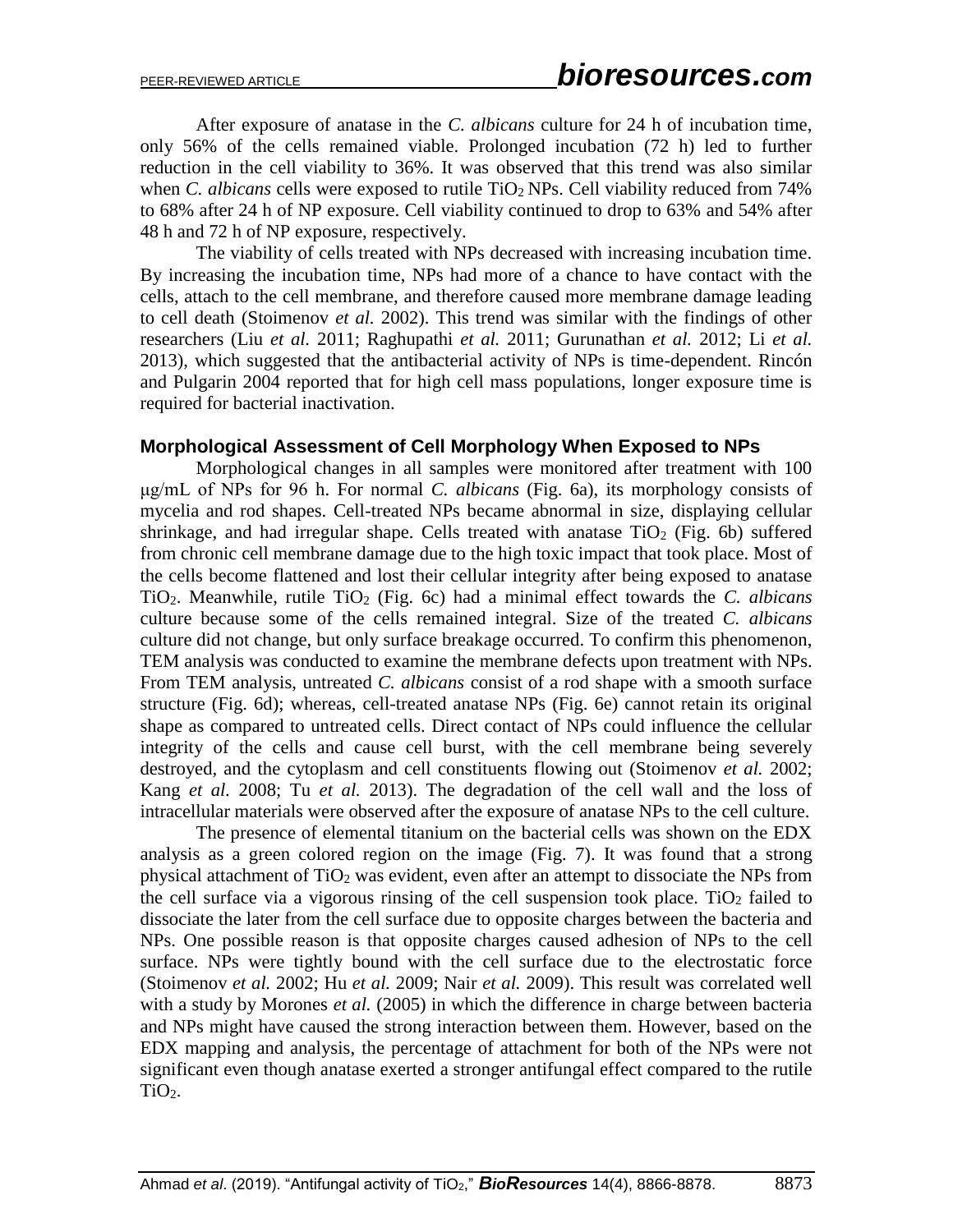# PEER-REVIEWED ARTICLE *bioresources.com*



**Fig. 6.** Electron micrographs for a) surface scanning image of untreated *C. albicans*; b) surface scanning image of *C. albicans* after exposure with anatase TiO2 NP; c) surface scanning image of *C. albicans* after exposure with rutile TiO2 NP; d) transmission cross-sectional image of untreated *C. albicans* cell, and e) transmission cross-sectional image of *C. albicans* after exposure with anatase TiO<sup>2</sup> NP



**Fig. 7.** EDX mapping and spectrum of *C. albicans* exposed to (a) anatase and (b) rutile TiO<sup>2</sup> NPs

The mechanism by which the NPs are able to cause the cell membrane damage and lead to cell death is not fully understood, but the present study suggests that when cells were treated with NPs, changes took place in its membrane, leading to a major increase in its permeability. Nevertheless, different mechanisms of action taking place within the cells upon exposure to  $TiO<sub>2</sub>$  has been suggested by many researchers (Cho *et al.* 2004; Rincón and Pulgarin 2004; Yeung *et al.* 2009; Xiong *et al.* 2011). Cells were reported to generate higher amounts of ROS (Hussain *et al.* 2005; Yeung *et al.* 2009) and OH radicals (Cho *et al.* 2004; Rincón and Pulgarin 2004) when exposed to NPs. This lead to an increment in lipid peroxidation (Ma *et al.* 2010), inflammatory cells (Ma *et al.* 2010), and a reduction in the mitochondrial function of the cell (Hussain *et al.* 2005), eventually causing cell death (Cho *et al.* 2004).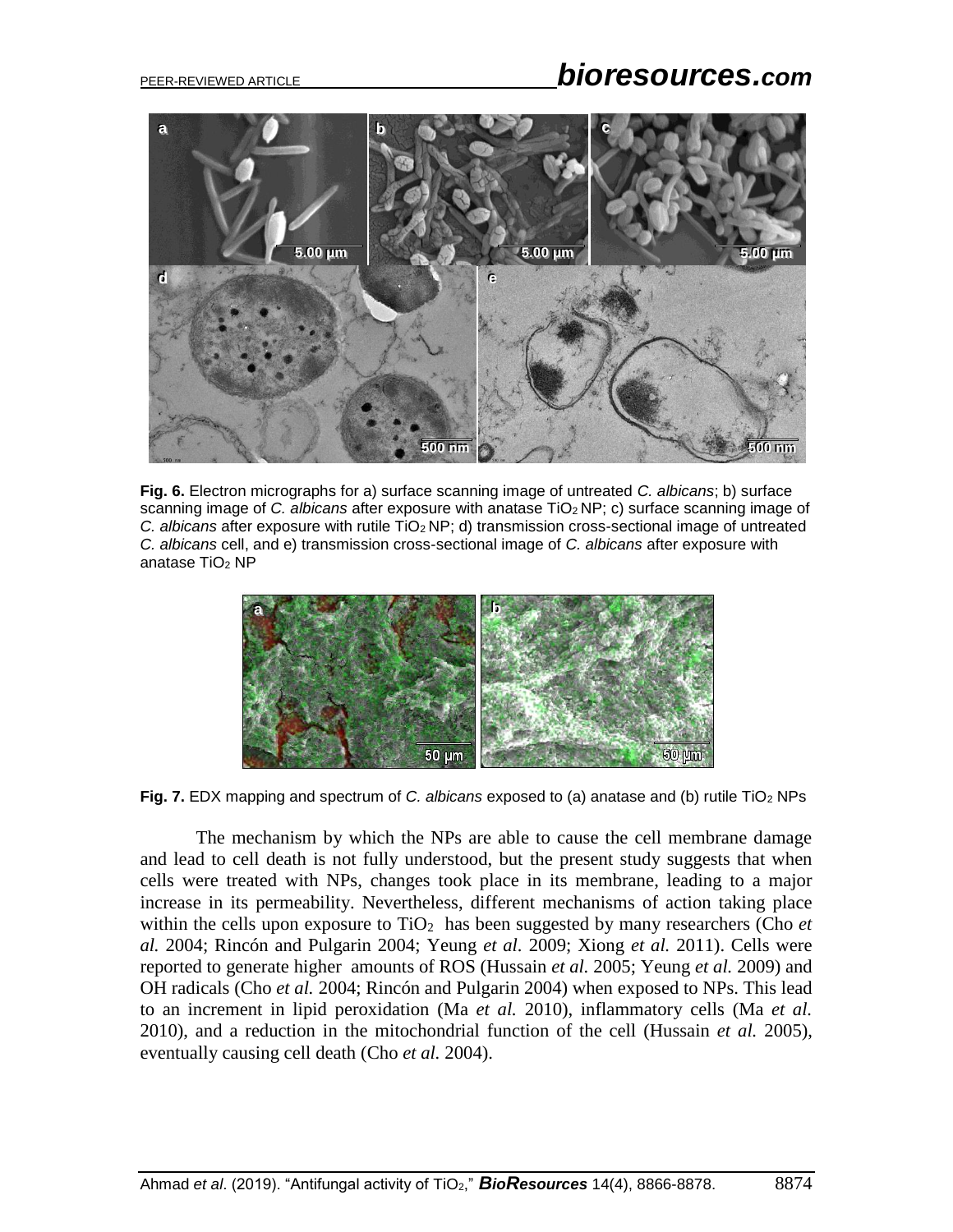## **CONCLUSIONS**

- 1. This study demonstrated  $TiO<sub>2</sub>$  nanoparticles (NPs) in the form of anatase and rutile displayed excellent antifungal potential towards *C. albicans.*
- 2. The loss of cell viability was concentration- and time-dependent.
- 3. Morphological analysis suggests a direct interaction between  $TiO<sub>2</sub>$  and cells as the main mechanism causing cell death.
- 4. Although the findings of this study suggested that  $TiO<sub>2</sub>$  NPs had antifungal activity against *C. albicans*, their uncontrolled released to the environment may harm the ecosystem.

# **ACKNOWLEDGEMENTS**

The work is financially supported by the Fundamental Research Grant Scheme (5524364) and Graduate Research Fellowship, Universiti Putra Malaysia.

# **REFERENCES CITED**

- Adams, L. K., Lyon, D. Y., and Alvarez, P. J. J. (2006). "Comparative eco-toxicity of nanoscale TiO2, SiO2, and ZnO water suspensions," *Water Research* 40(19), 3527- 3532. DOI: 10.1016/j.watres.2006.08.004
- Akhavan, O., Ghaderi, E., and Akhavan, A. (2012). "Size-dependent genotoxicity of graphene nanoplatelets in human stem cells," *Biomaterials* 33(32), 8017-8025. DOI: 10.1016/j.biomaterials.2012.07.040
- Akhavan, O., Ghaderi, E., Emamy, H., and Akhavan, F. (2013). "Genotoxicity of graphene nanoribbons in human mesenchymal stem cells," *Carbon* 54, 419-431. DOI: 10.1016/j.carbon.2012.11.058
- Akhavan, O., Ghaderi, E., Hashemi, E., and Akbari, E. (2015). "Dose-dependent effects of nanoscale graphene oxide on reproduction capability of mammals," *Carbon* 95, 309-317. DOI: 10.1016/j.carbon.2015.08.017
- Aruoja, V., Dubourguier, H.-C., Kasemets, K., and Kahru, A. (2009). "Toxicity of nanoparticles of CuO, ZnO and TiO<sup>2</sup> to microalgae *Pseudokirchneriella subcapitata*," *Science of the Total Environment* 407(4), 1461-1468. DOI: 10.1016/j.scitotenv.2008.10.053
- Azam, A., Ahmed, A. S., Oves, M., Khan, M. S., and Memic, A. (2012). "Size dependent antimicrobial properties of CuO nanoparticles against Gram - positive and - negative bacterial strains," *International Journal of Nanomedicine* 7, 3527-3535. DOI: 10.2147/IJN.S29020
- Baek, Y.-W., and An, Y.-J. (2011). "Microbial toxicity of metal oxide nanoparticles (CuO, NiO, ZnO, and Sb2O3) to *Escherichia coli*, *Bacillus subtilis*, and *Streptococcus aureus*," *Science of the Total Environment* 409(8), 1603-1608. DOI: 10.1016/j.scitotenv.2011.01.014
- Brayner, R., Ferrari-Iliou, R., Brivois, N., Djediat, S., Benedetti, M. F., and Fiévet, F. (2006). "Toxicological impact studies based on *Escherichia coli* bacteria in ultrafine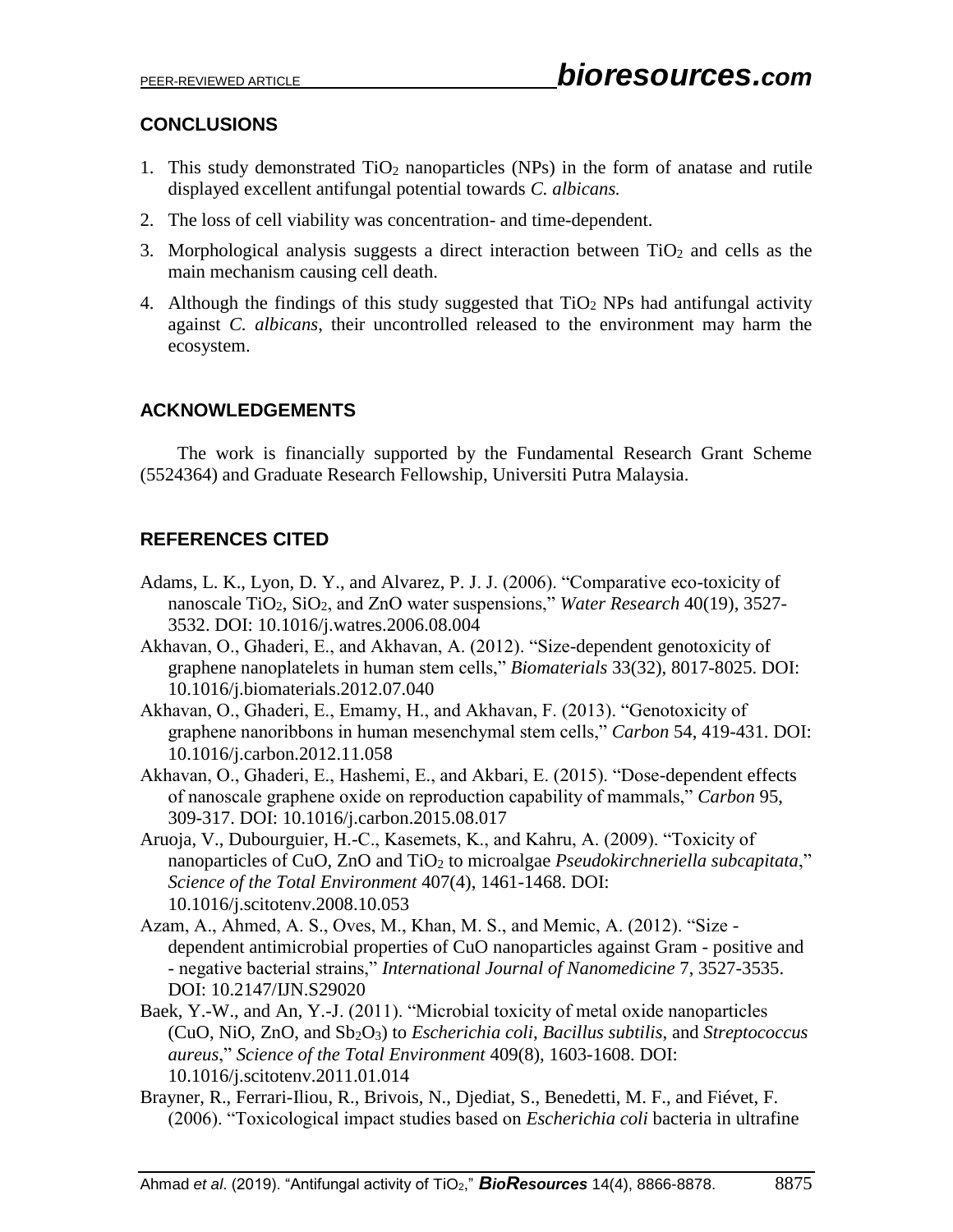ZnO nanoparticles colloidal medium," *Nano Letters* 6(4), 866-870. DOI: Doi 10.1021/Nl052326h

Chang, Y., Yang, S.-T., Liu, J.-H., Dong, E., Wang, Y., Cao, A., Liu, Y., and Wang, H. (2011). "*In vitro* toxicity evaluation of graphene oxide on A549 cells," *Toxicology Letters* 200(3), 201-210. DOI: 10.1016/j.toxlet.2010.11.016

Chen, M., Yin, J., Liang, Y., Yuan, S., Wang, F., Song, M., and Wang, H. (2016). "Oxidative stress and immunotoxicity induced by graphene oxide in zebrafish," *Aquatic toxicology* 174, 54-60. DOI: 10.1016/j.aquatox.2016.02.015

- Cho, M., Chung, H., Choi, W., and Yoon, J. (2004). "Linear correlation between inactivation of E. coli and OH radical concentration in  $TiO<sub>2</sub>$  photocatalytic disinfection," *Water Research* 38(4), 1069-1077. DOI: 10.1016/j.watres.2003.10.029
- Das, M. R., Sarma, R. K., Saikia, R., Kale, V. S., Shelke, M. V., and Sengupta, P. (2011). "Synthesis of silver nanoparticles in an aqueous suspension of graphene oxide sheets and its antimicrobial activity," *Colloids and Surfaces B: Biointerfaces* 83(1), 16-22. DOI: 10.1016/j.colsurfb.2010.10.033
- Diebold, U. (2003). "The surface science of titanium dioxide," *Surface Science Reports* 48(5-8), 53-229. DOI: 10.1016/S0167-5729(02)00100-0
- Fu, G., Vary, P. S., and Lin, C.-T. (2005). "Anatase  $TiO<sub>2</sub>$  nanocomposites for antimicrobial coatings," *The Journal of Physical Chemistry B* 109(18), 8889-8898. DOI: 10.1021/jp0502196
- Gopal, M., Moberly Chan, W. J., and De Jonghe, L. C. (1997). "Room temperature synthesis of crystalline metal oxides," *Journal of Materials Science* 32(22), 6001- 6008. DOI: 10.1023/a:1018671212890
- Gurr, J. R., Wang, A. S. S., Chen, C. H., and Jan, K. Y. (2005). "Ultrafine titanium dioxide particles in the absence of photoactivation can induce oxidative damage to human bronchial epithelial cells," *Toxicology* 213(1-2), 66-73. DOI: 10.1016/j.tox.2005.05.007
- Gurunathan, S., Han, J. W., Dayem, A. A., Eppakayala, V., and Kim, J. H. (2012). "Oxidative stress-mediated antibacterial activity of graphene oxide and reduced graphene oxide in *Pseudomonas aeruginosa*," *International Journal of Nanomedicine* 7, 5901-5914. DOI: 10.2147/IJN.S37397
- Hu, W., Peng, C., Luo, W., Lv, M., Li, X., Li, D., Huang, Q., and Fan, C. (2010). "Graphene-based antibacterial paper," *ACS Nano* 4(7), 4317-4323. DOI: 10.1021/nn101097v
- Hu, X., Cook, S., Wang, P., and Hwang, H. (2009). "In vitro evaluation of cytotoxicity of engineered metal oxide nanoparticles," *Science of the Total Environment* 407(8), 3070-3072. DOI: 10.1016/j.scitotenv.2009.01.033
- Hussain, S. M., Hess, K. L., Gearhart, J. M., Geiss, K. T., and Schlager, J. J. (2005). "*In vitro* toxicity of nanoparticles in BRL 3A rat liver cells," *Toxicology in Vitro* 19(7), 975-983. DOI: 10.1016/j.tiv.2005.06.034
- Ju-Nam, Y., and Lead, J. R. (2008). "Manufactured nanoparticles: An overview of their chemistry, interactions and potential environmental implications," *Science of the Total Environment* 400(1-3), 396-414. DOI: 10.1016/j.scitotenv.2008.06.042
- Kakinoki, K., Yamane, K., Teraoka, R., Otsuka, M., and Matsuda, Y. (2004). "Effect of relative humidity on the photocatalytic activity of titanium dioxide and photostability of famotidine," *Journal of Pharmaceutical Sciences* 93(3), 582-589. DOI: 10.1002/jps.10575
- Kang, S., Herzberg, M., Rodrigues, D. F., and Elimelech, M. (2008). "Antibacterial

Ahmad *et al*. (2019). "Antifungal activity of TiO2," *BioResources* 14(4), 8866-8878. 8876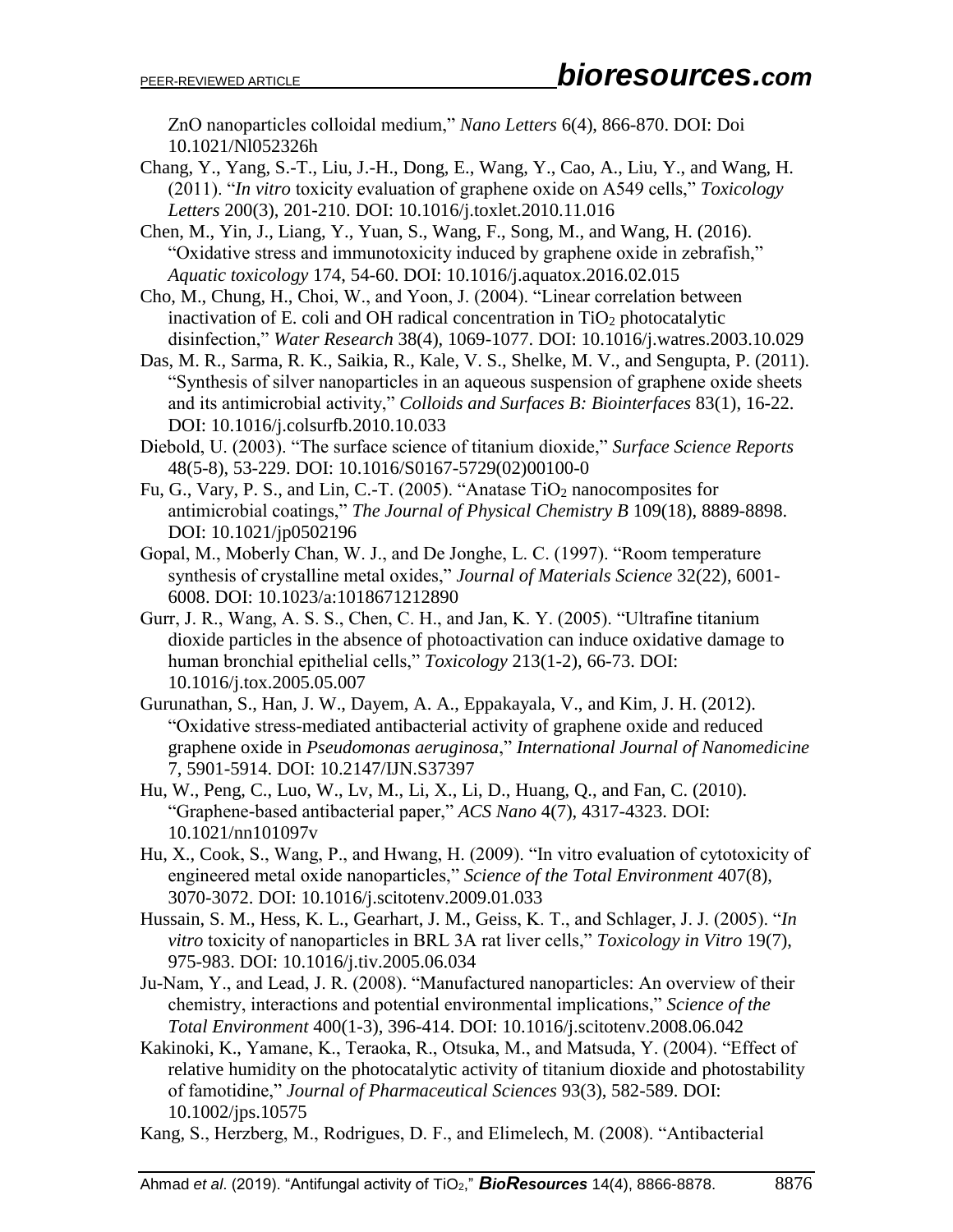effects of carbon nanotubes: Size does matter!," *Langmuir* 24(13), 6409-6413. DOI: 10.1021/la800951v

- Kim, K.-J., Sung, W. S., Suh, B. K., Moon, S.-K., Choi, J.-S., Kim, J. G., and Lee, D. G. (2009). "Antifungal activity and mode of action of silver nano-particles on *Candida albicans*," *Biometals* 22(2), 235-242. DOI: 10.1007/s10534-008-9159-2
- Kubo, M., Onodera, R., Shibasaki-Kitakawa, N., Tsumoto, K., and Yonemoto, T. (2005). "Kinetics of ultrasonic disinfection of *Escherichia coli* in the presence of titanium dioxide particles," *Biotechnology Progress* 21(3), 897-901. DOI: 10.1021/bp049729s
- Li, C., Wang, X., Chen, F., Zhang, C., Zhi, X., Wang, K., and Cui, D. (2013). "The antifungal activity of graphene oxide-silver nanocomposites," *Biomaterials* 34(15), 3882-3890. DOI: 10.1016/j.biomaterials.2013.02.001
- Lipovsky, A., Nitzan, Y., Gedanken, A., and Lubart, R. (2011). "Antifungal activity of ZnO nanoparticles-the role of ROS mediated cell injury," *Nanotechnology* 22(10), 105101-105105. DOI: 10.1088/0957-4484/22/10/105101
- Liu, S., Zeng, T. H., Hofmann, M., Burcombe, E., Wei, J., Jiang, R., Kong, J., and Chen, Y. (2011). "Antibacterial activity of graphite, graphite oxide, graphene oxide, and reduced graphene oxide: Membrane and oxidative stress," *ACS Nano* 5(9), 6971- 6980. DOI: 10.1021/nn202451x
- Luttrell, T., Halpegamage, S., Tao, J., Kramer, A., Sutter, E., and Batzill, M. (2015). "Why is anatase a better photocatalyst than rutile? - Model studies on epitaxial  $TiO<sub>2</sub>$ films," *Scientific Reports* 4(1), 4043-4050. DOI: 10.1038/srep04043
- Ma, L., Liu, J., Li, N., Wang, J., Duan, Y., Yan, J., Liu, H., Wang, H., and Hong, F. (2010). "Oxidative stress in the brain of mice caused by translocated nanoparticulate TiO<sup>2</sup> delivered to the abdominal cavity," *Biomaterials* 31(1), 99-105. DOI: 10.1016/j.biomaterials.2009.09.028
- Maness, P., Smolinski, S., Blake, D. M., Huang, Z., Wolfrum, E. J., and Jacoby, W. A. (1999). "Bactericidal activity of photocatalytic  $TiO<sub>2</sub>$  reaction: Toward an understanding of its killing mechanism," *Applied and Environmental Microbiology* 65(9), 4094-4098.
- Monteiro, D. R., Silva, S., Negri, M., Gorup, L. F., de Camargo, E. R., Oliveira, R., Barbosa, D. B., and Henriques, M. (2013). "Antifungal activity of silver nanoparticles in combination with nystatin and chlorhexidine digluconate against *Candida albicans*  and *Candida glabrata* biofilms," *Mycoses* 56(6), 672-680. DOI: 10.1111/myc.12093
- Monteiro, D. R., Silva, S., Negri, M., Gorup, L. F., De Camargo, E. R., Oliveira, R., Barbosa, D. B., and Henriques, M. (2012). "Silver nanoparticles: Influence of stabilizing agent and diameter on antifungal activity against *Candida albicans* and *Candida* glabrata biofilms," *Letters in Applied Microbiology* 54(5), 383-391. DOI: 10.1111/j.1472-765X.2012.03219.x
- Morones, J. R., Elechiguerra, J. L., Camacho, A., Holt, K., Kouri, J. B., Ram, J. T., and Yacaman, M. J. (2005). "The bactericidal effect of silver nanoparticles," *Nanotechnology* 16(10), 2346-2353. DOI: 10.1088/0957-4484/16/10/059
- Nair, S., Sasidharan, A., Divya Rani, V. V., Menon, D., Nair, S., Manzoor, K., and Raina, S. (2009). "Role of size scale of ZnO nanoparticles and microparticles on toxicity toward bacteria and osteoblast cancer cells," *Journal of Materials Science: Materials in Medicine* 20(235), 235-241. DOI: 10.1007/s10856-008-3548-5
- Nowack, B., and Bucheli, T. D. (2007). "Occurrence, behavior and effects of nanoparticles in the environment," *Environmental Pollution* 150(1), 5-22. DOI: 10.1016/j.envpol.2007.06.006